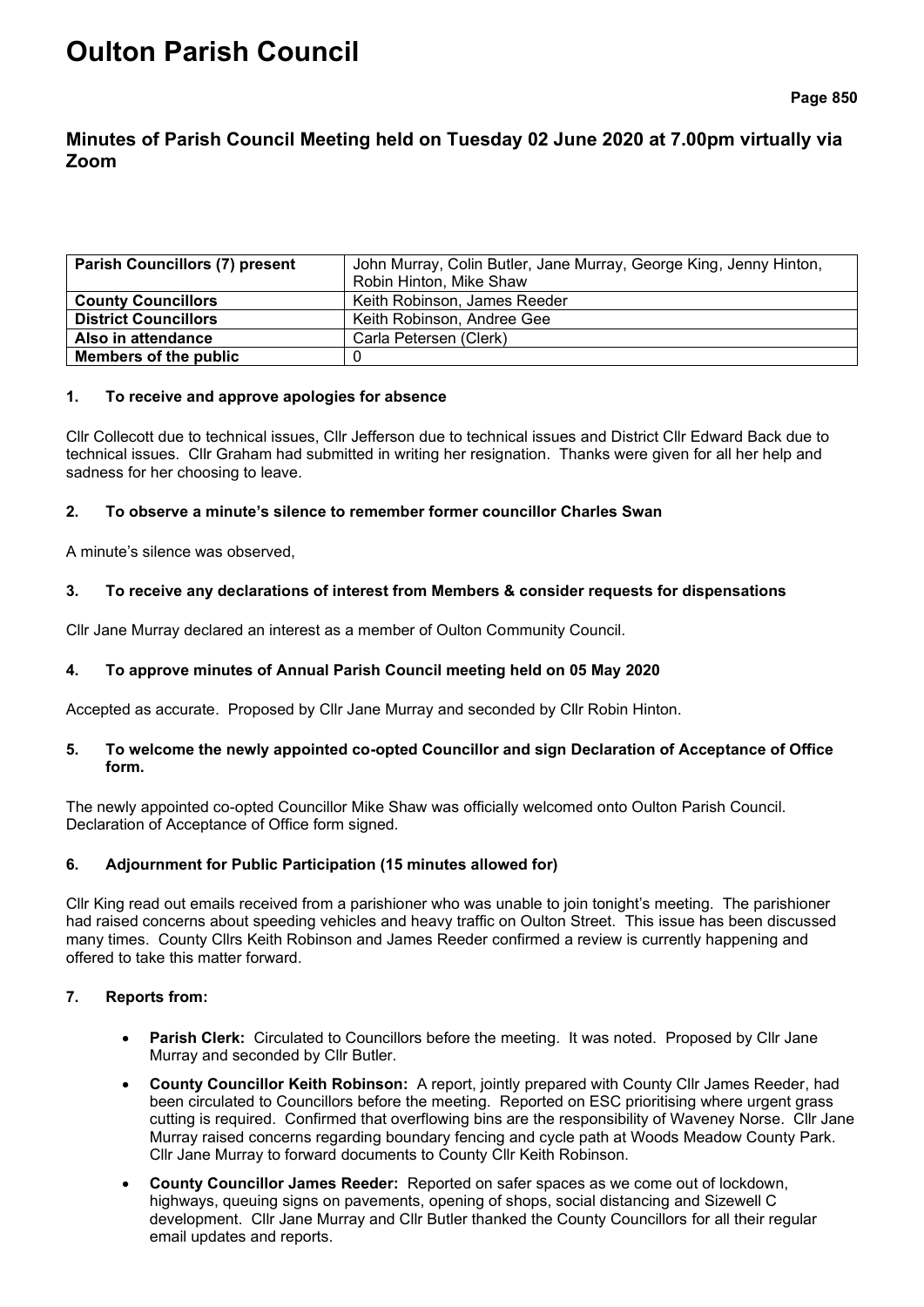- **District Councillor Andree Gee:** Reported on a virtual full planning meeting that was held on 19 May 2020. A strategic planning meeting for the Sizewell C development is to be held in September 2020. Issues will need addressing at that meeting.
- **SALC** Significant providers of coronavirus information. In future relevant information will be uploaded onto the new parish website.

# **8. Highways:**

• **To receive a report on outstanding highways issues**:County Cllr Keith Robinson reported surface repairs had recently been carried out on Gorleston Road. Councillors gave their thanks for the particularly good work.

County Cllr Keith Robinson and District Cllr Andree Gee left at 20.26 pm.

#### **9. To consider the Internal Audit Report prepared by the Internal Auditor. Agree upon any course of action.**

The Clerk was thanked for preparing the end of year accounts. The Internal Audit Report, prepared by Chris Punt, had been circulated before the meeting. The report was noted. Proposed by Cllr Jane Murray and seconded Cllr Butler.

# **10. To note the Annual Internal Audit Report 2019/20**

The Annual Internal Audit Report had been circulated to Councillors prior to the meeting. It was noted. Proposed by Cllr Jenny Hinton and seconded by Cllr Jane Murray.

# **11. To consider and approve Section 1 (Annual Governance Statement 2019/20) of the Annual Return**

Section 1 of the Annual Return had been circulated to Councillors prior to the meeting. Resolved to sign Section 1. Proposed by Cllr Jenny Hinton and seconded by Cllr Robin Hinton. Signed by Chairman and Clerk.

# **12. To consider and approve Section 2 (Accounting Statements 2019/20) of the Annual Return**

Section 2 of the Annual Return had been circulated to Councillors prior to the meeting. Resolved to sign Section 2. Proposed by Cllr Jane Murray and seconded by Cllr Jenny Hinton. Signed by Responsible Financial Officer and Chairman.

# **13. To consider and approve Certificate of Exemption (Annual Governance Statement 2019/20)**

Resolved Oulton Parish Council was exempt from external audit for the year 2019/20 as its turn-over did not exceed £25,000. Proposed by Cllr Jenny Hinton and seconded by Cllr Robin Hinton. Certificate of Exemption signed by the Responsible Financial Officer and the Chairman. Clerk to email documents to PKF Littlejohn.

# **14. To discuss the coronavirus lockdown. Agree upon a course of action.**

The coronavirus lockdown had been discussed earlier in the meeting.

# **15. To receive an update on Unity Trust Bank and Barclays Bank. Agree upon a course of action.**

The Unity Trust Bank account is working very well. Difficulties are still being encountered around the transfer of OPC monies from Barclays to Unity. Agreed the Clerk should compile a document detailing all the requests, instructions and email communications which had been made to Barclays. A face to face meeting will then be arranged with a Barclays Business Manager. Proposed by Chair and seconded by Cllr Jenny Hinton.

# **16. To consider Parish Council meeting frequency. Agree upon a course of action.**

To be carried forward to next meeting.

**At 20.58 pm, in accordance with Standing Orders 3x, it was resolved that the meeting should continue beyond the two-hour time limit. Proposed by Cllr Jane Murray and seconded by Cllr Jenny Hinton.**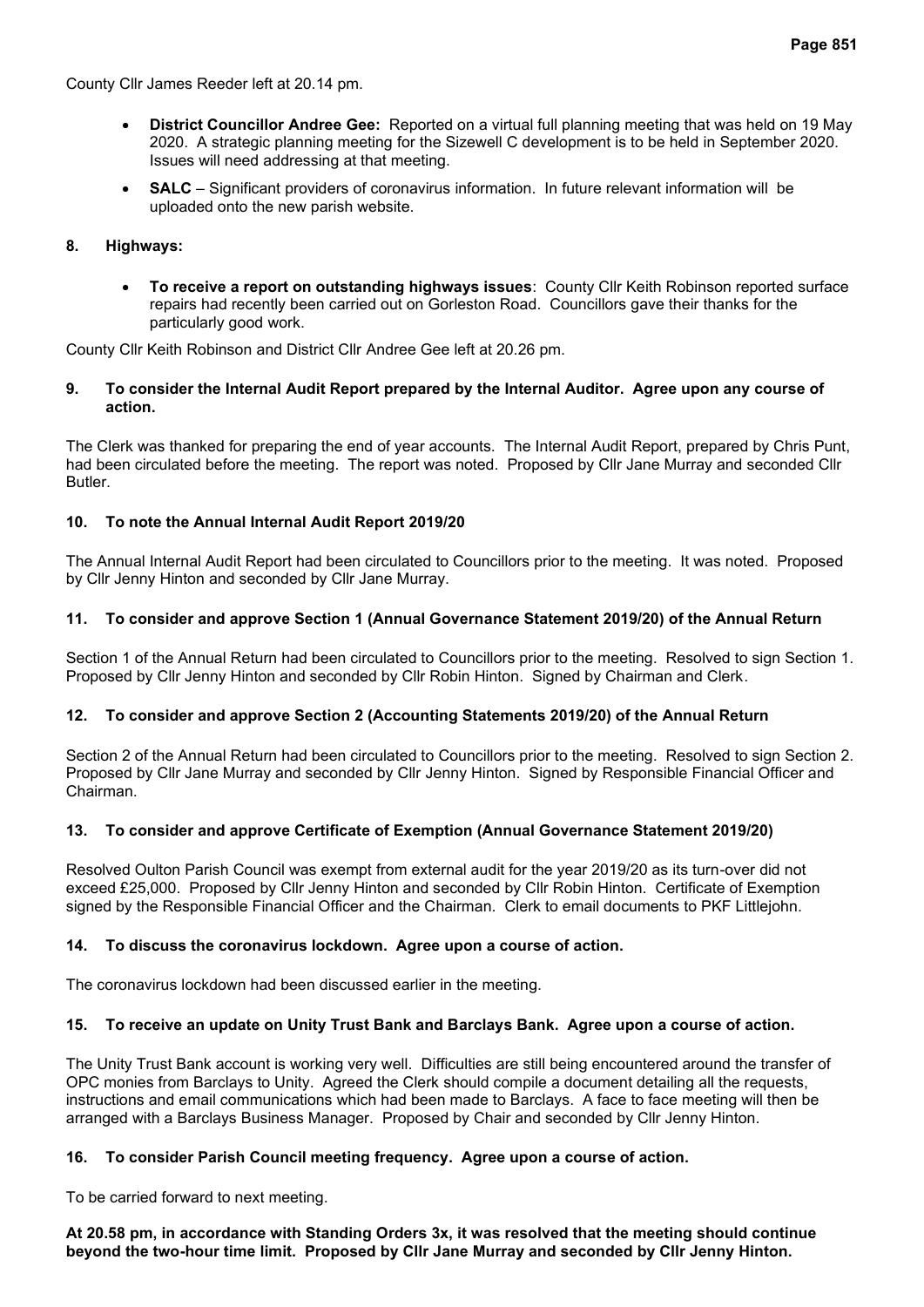# **17. To consider setting up a Policy Working Group. Agree upon a course of action.**

To be carried forward to next meeting,

#### **18. To receive an update on the defibrillators. Agree upon a course of action.**

OPC have the defibrillator in their possession and it is ready to be installed at Oulton Community Centre. It was unanimously agreed that the defibrillator should immediately be installed at the agreed external location. Confirmed OPC should send a letter to OCC. Clerk to action.

#### **19. To receive an update on the new parish website.**

A logo was agreed upon for the new website. Recently a drone had taken stunning photos of Oulton and these have been uploaded onto the new website. Thanks were given to those who had helped with the photos. Clerk to liaise with the Website Developer and aim to have the new website up and running as soon as possible.

#### **20. To consider applying for Local Council Awards Scheme. Agree upon a course of action.**

Documentation had been circulated to Councillors before the meeting. The Local Council Award Scheme has been designed to provide a framework to support all local councils to improve and develop to meet their full potential. The scheme offers councils the opportunity to show that they meet the standards set by the sector, assessed by their peers, and to put in place the conditions for continued improvement. The Clerk has already achieved Foundation level for one parish and another parish is almost ready for accreditation. It was confirmed that the council should proceed with applying for the Foundation award. Proposed by Cllr Jane Murray and seconded by Cllr Butler.

#### **21. Planning:**

#### • **To receive new planning applications and make comment**

DC/20/1708/FUL. Site visits had been carried out by Cllrs John Murray, Jane Murray and Colin Butler. OPC had already approved the related planning application DC/19/4164/FUL. OPC confirmed their support for this new planning application.

#### • **To receive results and updates on outstanding applications**

None.

#### **22. Finance:**

- **To receive the income and expenditure figures as at 31 May 2020 –** It was noted.
- **To note the bank balance as at 31 May 2020 -** £34344.67
- **To note receipts** None
- **To note grants** None
- **To approve payments.**

It was noted that the Chair will be reimbursed at the next meeting for room hire at the Blue Boar on 27 February 2020. All expenditure approved. Proposed by Cllr Jenny Hinton and seconded by Cllr King.

| Payee          | Value    | <b>Description</b>                                               |
|----------------|----------|------------------------------------------------------------------|
| Mr C Punt      | £30.00   | Internal Audit                                                   |
| Mr J Murray    |          | £460.00   Re-imbursement for new OPC laptop, Office 365 & set up |
| Mrs C Petersen | £709.60  | l Salary & administration expenses                               |
| <b>Total</b>   | £1199.60 |                                                                  |

#### **23. To receive updates from individual Council Members (for information only)**

Cllr Jane Murray reported on contacting East Suffolk Council regarding the possibility of naming a road after the late former councillor Charles Swan. ESC confirmed they will hold his name on file and consider using at the next stage of the Woods Meadow development.

Cllr Jane Murray reported that Persimmon are considering how they can support or engage with OPC.